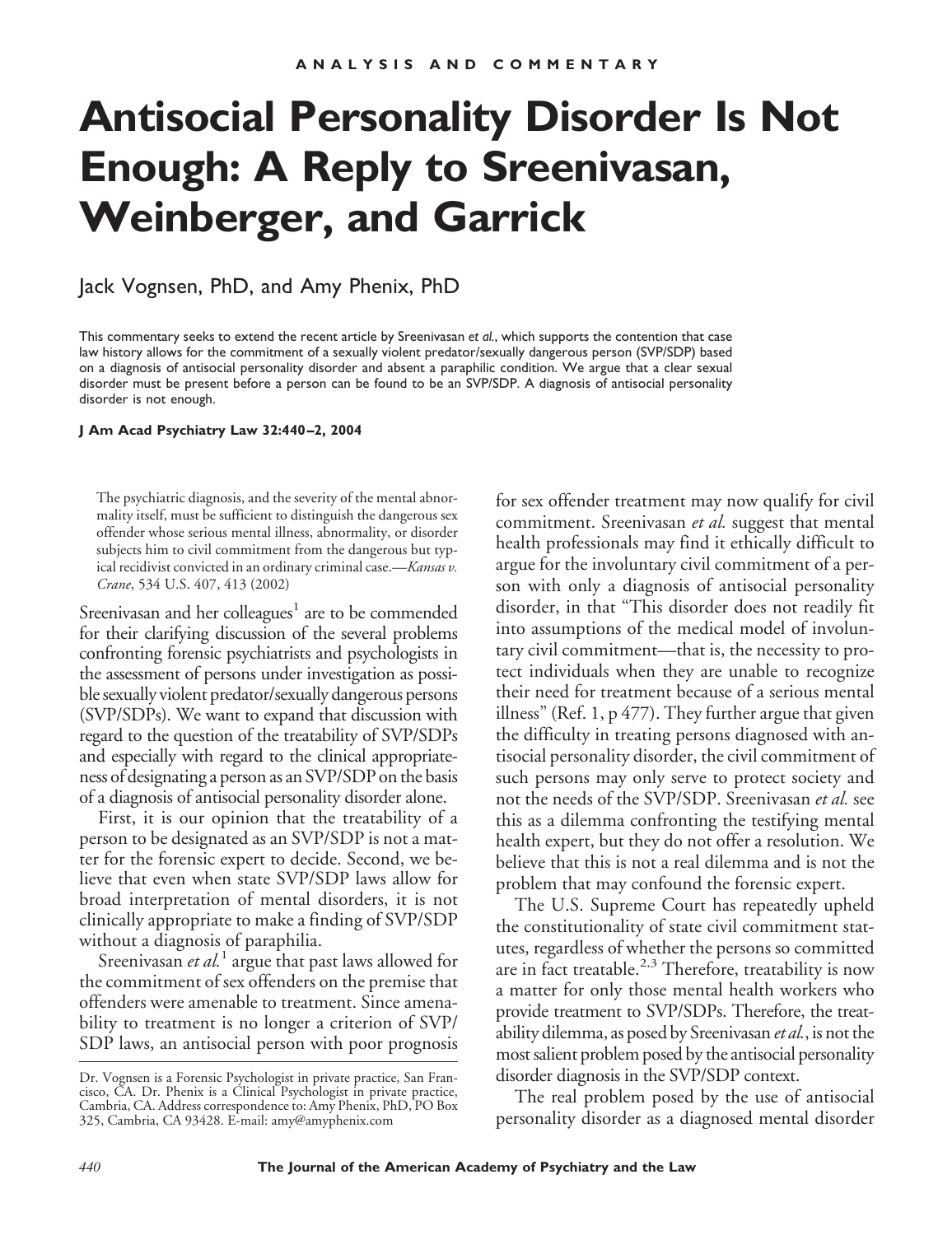## **Vognsen and Phenix**

for SVP/SDPs is whether this diagnosis can ever be considered sufficient to identify the person who qualifies for an SVP/SDP designation. Sreenivasan *et al.* are helpful in spelling out the case law history in this regard. They point out that, in some states, a diagnosis of antisocial personality disorder is a sufficient diagnosis in and of itself to lead to an SVP/SDP finding, whereas in other states, case law has held that a diagnosis of antisocial personality disorder qualifies only if it is found in combination with some other diagnosis. In our opinion, an antisocial personality disorder diagnosis alone is not a sufficient diagnostic condition for an SVP/SDP civil commitment without an attendant diagnosis of paraphilia that indicates an established deviant sexual preference.

To be considered for an SVP/SDP designation, a person must have committed sexual crimes, and such crimes are defined differently in various states. In California, sexually violent offenses against two victims are required, while other states require only one victim of such an offense. However, once a potential SVP/SDP is identified, it is the task of the forensic expert to distinguish between "the typical recidivist convicted in an ordinary criminal case" from the SVP/SDP defined in California SVP statutes $4$  as one of "a small but extremely dangerous group of sexually violent predators that can be identified while they are incarcerated."

The forensic expert is asked to identify only those SVP/SDP candidates whose diagnosed mental disorder drives them to reoffend in a sexual manner. Clearly, the *Kansas v. Henricks* decision held that a finding of "mental abnormality or personality disorder" satisfied substantive due process (Ref. 2, pp 356 – 60). *Kansas v. Crane*<sup>3</sup> advanced a further qualification that "there must be proof of serious difficulty in controlling behavior." An antisocial personality disorder diagnosis indicates the presence of general criminality associated with a pattern of the violation of the rights of others, repeated arrests, and traits typical of the criminally predisposed, such as impulsivity, aggression, deceitfulness, recklessness, irresponsibility, and lack of remorse. However, the definition of an antisocial personality disorder does not demand the presence of sexual abnormalities, although it is possible for any criminally or noncriminally oriented person to commit sexual misbehavior and violate the law. In our experience, most individuals with antisocial personality disorder do not commit sexual crimes. It is our contention that individuals who have serious difficulty controlling their emotions and volition in such a manner that they

repeatedly commit criminal sexual acts must undoubtedly have a paraphilia.

The most common paraphilic diagnosis leading to the consideration of an offender as a possible SVP/ SDP is pedophilia, defined as the presence, over a period of six months, of recurrent, intense, sexually arousing fantasies, sexual urges, or behavior involving sexual activity with a prepubescent child or children. Offenders with pedophilia are significantly less likely to have an antisocial personality disorder than are those who rape. A single act of pedophilic behavior may qualify for designation as an SVP/SDP. However, in the absence of an established sexually deviant preference exhibiting both a pattern and duration of offending against children, it would be difficult to argue that the offender would be likely to reoffend. Again, an offender with a long-standing pattern of sexual offenses against children would clearly qualify for a diagnosis of pedophilia.

The offender who poses more of a diagnostic challenge for forensic experts is the antisocial person who takes what he wants when he pleases, not an uncommon scenario for those who rape. An example is the burglar with a history of raping women he encountered while in the pursuit of loot. However, such a person would still be only "a typical recidivist," and never an SVP/SDP, unless he took special pleasure in the aggressive taking of sex. In the latter scenario, an additional diagnosis of paraphilia is indicated.

Repeated coercive sex most often indicates a specific arousal to forced sexual assault, over and above simply a search for sexual gratification. People presumably steal because it is either easy or is the only way to obtain a desired object. However, the taking of sex is rarely easy and is always risky. Masturbation, prostitution, and casual encounters are much safer and easier avenues to gratification.

Of course, women may also be sexually assaulted by men who in a general way enjoy being aggressive. Consider the case in which an enraged husband with a history of domestic violence forces his wife into sexual activity during an argument. However, when sexual assaults are committed as part of a general aggressiveness, we are again only dealing with the "typical recidivist." Such a person's recidivism would be driven by general criminological variables, and he would be more likely to fall afoul of the law by way of nonsexual reoffending. However, if an offender sexually assaults women as an expression of a pattern of hostility and desire to control women and this is